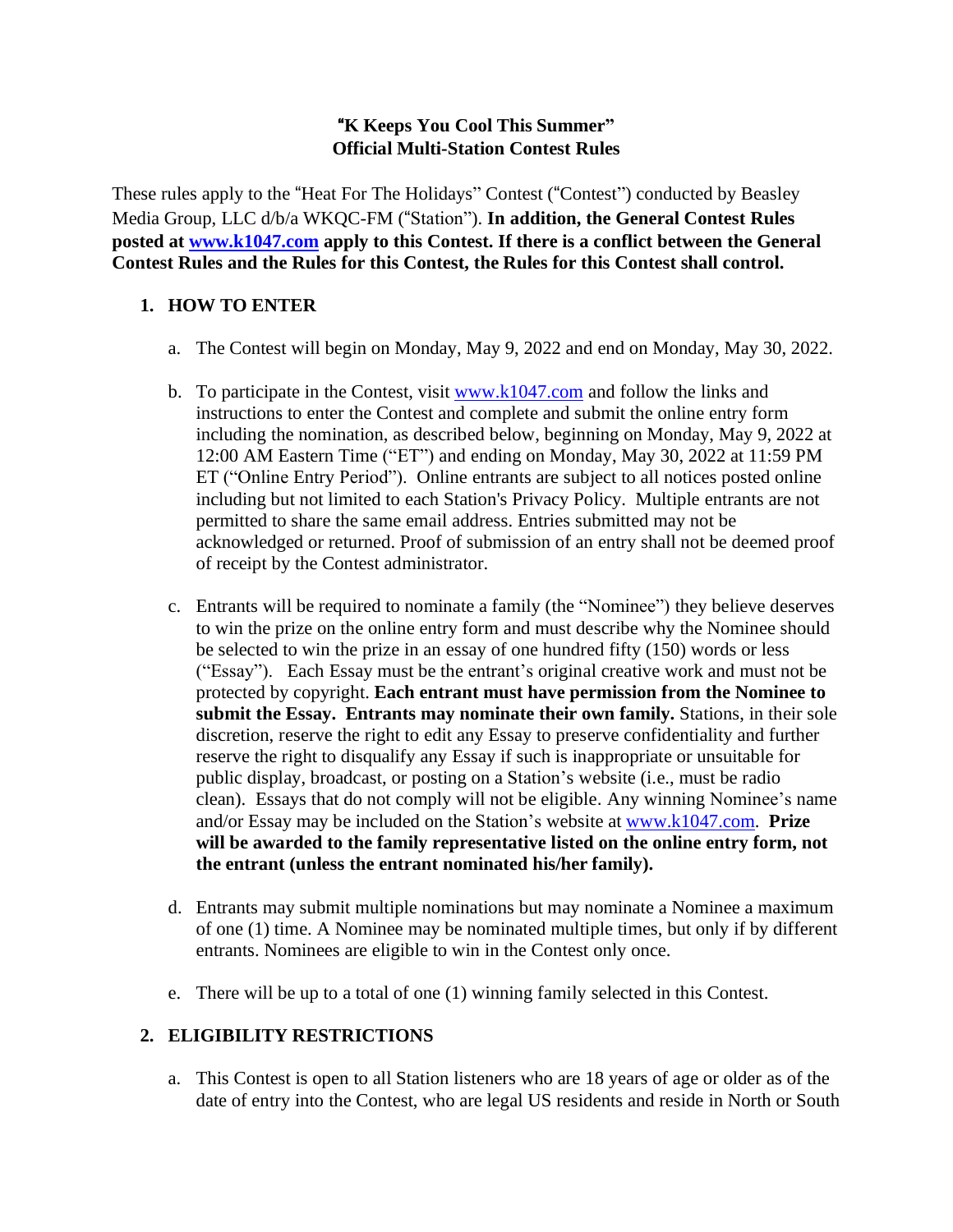Carolina, except where prohibited by law. Winners must possess a valid, governmentissued ID and show proof of residency to verify eligibility.

b. In order to claim the prize, the winning family must own the home and reside where the prize will be installed, may be required to show proof upon request, and live within the Greater Charlotte area.

## **3. PRIZES**

a. Up to one (1) prize will be awarded to the winning family mentioned in the Essay. The prize consists of one (1) Carrier Cooling Unit from Michael and Sons. Exact model and size will depend on the prize winner's home. Prize includes delivery and installation, removal of a previous unit, and building permits. Approximate Retail Value of the prize is up to \$15,000.

#### **Winner is solely responsible for any tax liabilities resulting from accepting the prize.**

B. Winner may be solely responsible for any cost(s) associated with building or construction permits required by any applicable federal, state or local law or regulation, as well as any tax liabilities resulting from accepting the prize.

C. Prizes or prize certificates must be claimed at the office of the Stations located at 1520 South Blvd, Suite 300, Charlotte, NC 28203, Monday-Friday, during regular business hours. Prize or prize certificate must be claimed within five (5) days of winning. Failure to claim Prize by the specified time will result in forfeiture of the prize. It is the winner's sole responsibility to claim the Prize or prize certificate within the timeline provided in these Official Rules.

#### **4. SELECTION OF WINNERS**

- a. Up to one (1) winning family will be selected at approximately 10:00am ET on Tuesday, May 31, 2022 in a Station-conducted random drawing from all eligible online entries received during the Online Entry Period. Potential winning family contact listed on the entry will be notified by phone and/or email promptly following the random drawing. **Essays will not be judged for the purpose of selecting a winning family.**
- b. Odds of winning depend on the number of eligible online entries received during the Online Entry Period.
- c. Entrants need not listen to the Station or be present to win.